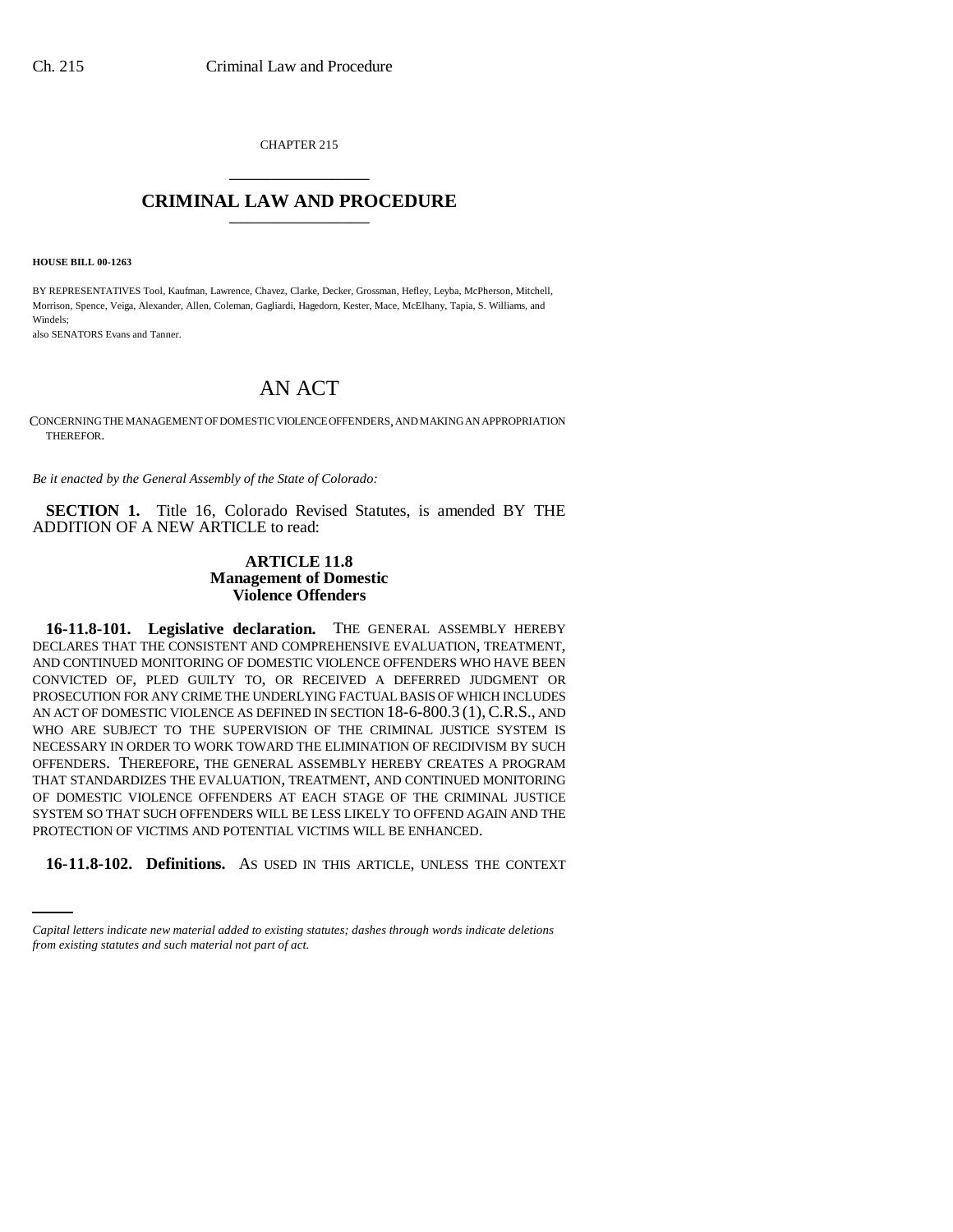### OTHERWISE REQUIRES:

(1) "BOARD" MEANS THE DOMESTIC VIOLENCE OFFENDER MANAGEMENT BOARD CREATED IN SECTION 16-11.8-103.

(2) "DOMESTIC VIOLENCE OFFENDER" MEANS ANY PERSON WHO ON OR AFTER JANUARY 1, 2001, HAS BEEN CONVICTED OF, PLEAD GUILTY TO, OR RECEIVED A DEFERRED JUDGMENT OR DEFERRED PROSECUTION FOR ANY DOMESTIC VIOLENCE OFFENSE AS DEFINED IN SUBSECTION (3) OF THIS SECTION.

(3) "DOMESTIC VIOLENCE OFFENSE" MEANS ANY CRIME THE UNDERLYING FACTUAL BASIS OF WHICH INCLUDES AN ACT OF DOMESTIC VIOLENCE AS DEFINED IN SECTION 18-6-800.3 (1), C.R.S.

(4) "TREATMENT" MEANS COUNSELING, MONITORING, AND SUPERVISION OF ANY DOMESTIC VIOLENCE OFFENDER THAT CONFORMS TO THE STANDARDS CREATED BY THE BOARD PURSUANT TO SECTION 16-11.8-103.

(5) "TREATMENT EVALUATION" MEANS A DETERMINATION OF TREATMENT AMENABILITY AS RECOMMENDED BY A DOMESTIC VIOLENCE EVALUATOR APPROVED BY THE DOMESTIC VIOLENCE OFFENDER MANAGEMENT BOARD.

**16-11.8-103. Domestic violence offender management board - creation**  duties - repeal. (1) THERE IS HEREBY CREATED, IN THE DEPARTMENT OF PUBLIC SAFETY, THE DOMESTIC VIOLENCE OFFENDER MANAGEMENT BOARD THAT SHALL CONSIST OF EIGHTEEN MEMBERS WITH RECOGNIZABLE EXPERTISE IN THE FIELD OF DOMESTIC VIOLENCE OFFENDERS. THE MEMBERSHIP OF THE BOARD SHALL CONSIST OF THE FOLLOWING PERSONS:

(a) ONE MEMBER REPRESENTING THE JUDICIAL DEPARTMENT APPOINTED BY THE CHIEF JUSTICE OF THE SUPREME COURT;

(b) ONE MEMBER REPRESENTING THE DEPARTMENT OF CORRECTIONS APPOINTED BY THE EXECUTIVE DIRECTOR OF SUCH DEPARTMENT;

(c) ONE MEMBER REPRESENTING THE DEPARTMENT OF HUMAN SERVICES APPOINTED BY THE EXECUTIVE DIRECTOR OF SUCH DEPARTMENT;

(d) ONE MEMBER REPRESENTING THE DEPARTMENT OF PUBLIC SAFETY, DIVISION OF CRIMINAL JUSTICE, APPOINTED BY THE EXECUTIVE DIRECTOR OF SUCH DEPARTMENT;

(e) ONE MEMBER REPRESENTING THE DEPARTMENT OF REGULATORY AGENCIES WHO IS APPOINTED BY THE EXECUTIVE DIRECTOR OF SUCH DEPARTMENT;

(f) ONE MEMBER APPOINTED BY THE CHIEF JUSTICE OF THE SUPREME COURT WHO IS A JUDGE;

(g) (I) FIVE MEMBERS APPOINTED BY THE EXECUTIVE DIRECTOR OF THE DEPARTMENT OF REGULATORY AGENCIES.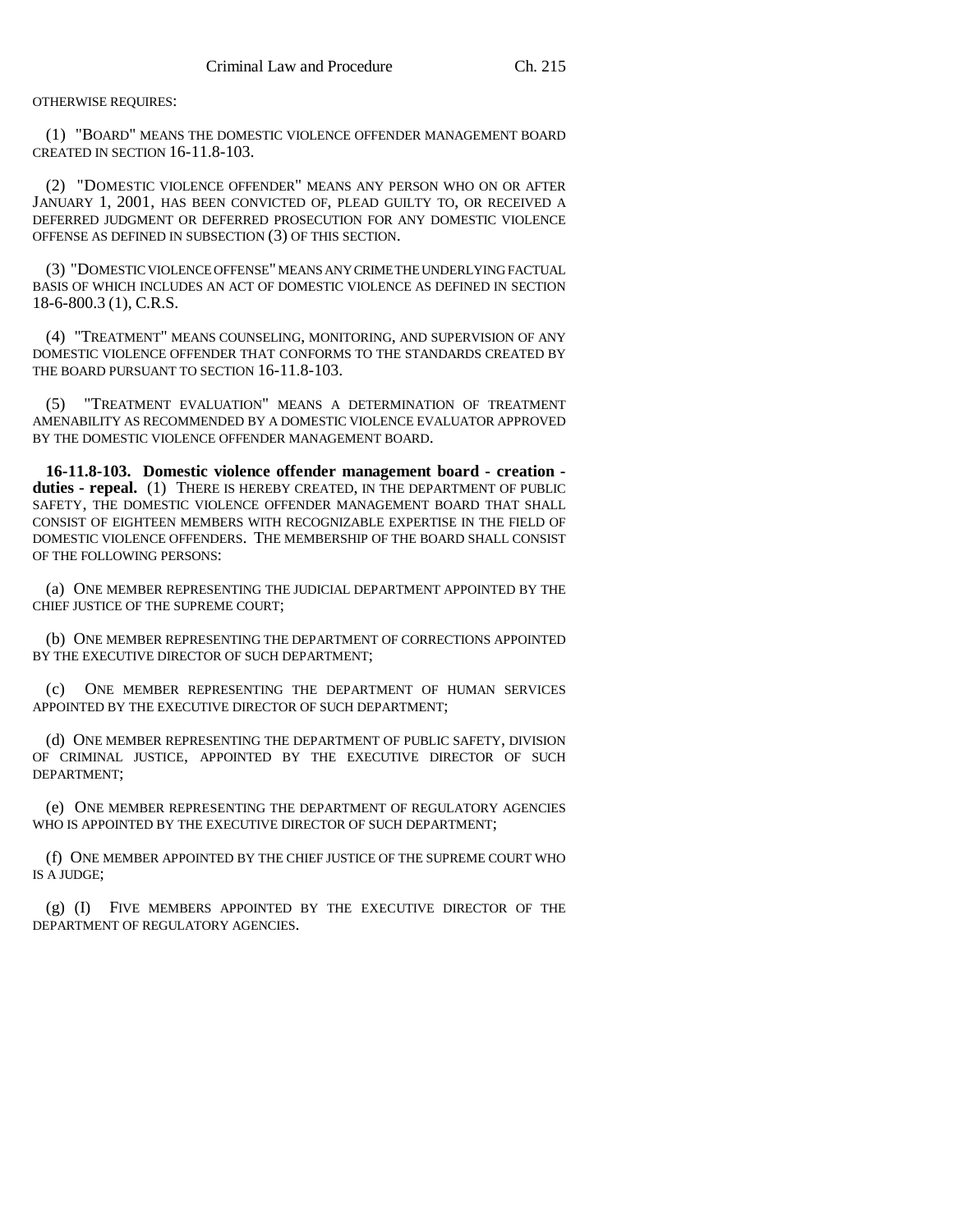#### Ch. 215 Criminal Law and Procedure

(II) OF THE FIVE MEMBERS APPOINTED PURSUANT TO THIS PARAGRAPH (g), ONE SHALL BE A SOCIAL WORKER LICENSED PURSUANT TO PART 4 OF ARTICLE 43 OF TITLE 12, C.R.S., ONE SHALL BE A PSYCHOLOGIST LICENSED PURSUANT TO PART 3 OF ARTICLE 43 OF TITLE 12,C.R.S., ONE SHALL BE A MARRIAGE AND FAMILY THERAPIST LICENSED PURSUANT TO PART 5 OF ARTICLE 43 OF TITLE 12, C.R.S., ONE SHALL BE A PROFESSIONAL COUNSELOR LICENSED PURSUANT TO PART 6 OF ARTICLE 43 OF TITLE 12, C.R.S., AND ONE SHALL BE AN UNLICENSED MENTAL HEALTH PROFESSIONAL;

(III) OF THE FIVE MEMBERS APPOINTED PURSUANT TO THIS PARAGRAPH (g), TWO SHALL BE PROVIDERS CERTIFIED PURSUANT TO SECTION 18-6-802, C.R.S., OR PROVIDERS ON THE APPROVED LIST PURSUANT TO SUB-SUBPARAGRAPH (C) OF SUBPARAGRAPH (III) OF PARAGRAPH (b) OF SUBSECTION (4) OF THIS SECTION.

(IV) INTERESTED PARTIES SHALL SUBMIT NOMINATIONS FOR PERSONS TO SERVE AS MEMBERS APPOINTED PURSUANT TO THIS PARAGRAPH (g). THE EXECUTIVE DIRECTOR SHALL APPOINT MEMBERS UNDER THIS PARAGRAPH (g) FROM THE NOMINEES SUBMITTED BY THE INTERESTED PARTIES.

(h) ONE MEMBER APPOINTED BY THE EXECUTIVE DIRECTOR OF THE COLORADO DISTRICT ATTORNEY'S COUNCIL WHO REPRESENTS THE INTERESTS OF PROSECUTING ATTORNEYS;

(i) ONE MEMBER APPOINTED BY THE COLORADO STATE PUBLIC DEFENDER WHO IS A PUBLIC DEFENDER;

(j) ONE MEMBER APPOINTED BY THE EXECUTIVE DIRECTOR OF THE DEPARTMENT OF PUBLIC SAFETY WHO IS A REPRESENTATIVE OF LAW ENFORCEMENT;

(k) TWO MEMBERS APPOINTED BY THE EXECUTIVE DIRECTOR OF THE DEPARTMENT OF PUBLIC SAFETY WHO CAN REPRESENT DOMESTIC VIOLENCE VICTIMS AND VICTIM ORGANIZATIONS;

(l) ONE MEMBER APPOINTED BY THE EXECUTIVE DIRECTOR OF THE DEPARTMENT OF PUBLIC SAFETY WHO IS FROM A RURAL AREA AND IS ACTIVE IN THE LOCAL COORDINATION OF CRIMINAL JUSTICE AND VICTIM SERVICES ADVOCACY FOR DOMESTIC VIOLENCE; AND

(m) ONE MEMBER APPOINTED BY THE EXECUTIVE DIRECTOR OF THE DEPARTMENT OF PUBLIC SAFETY WHO IS FROM AN URBAN AREA AND IS ACTIVE IN THE LOCAL COORDINATION OF CRIMINAL JUSTICE AND VICTIM SERVICES ADVOCACY FOR DOMESTIC VIOLENCE.

(2) THE EXECUTIVE DIRECTOR OF THE DEPARTMENT OF PUBLIC SAFETY SHALL APPOINT A PRESIDING OFFICER FOR THE BOARD FROM AMONG THE BOARD MEMBERS APPOINTED PURSUANT TO SUBSECTION (1) OF THIS SECTION, WHICH PRESIDING OFFICER SHALL SERVE AT THE PLEASURE OF SUCH DIRECTOR.

(3) (a) ANY MEMBER OF THE BOARD CREATED IN SUBSECTION (1) OF THIS SECTION WHO IS APPOINTED PURSUANT TO PARAGRAPHS (a) THROUGH (f) OF SUBSECTION (1) OF THIS SECTION SHALL SERVE AT THE PLEASURE OF THE OFFICIAL WHO APPOINTED SUCH MEMBER. THE INITIAL TERMS FOR PERSONS APPOINTED PURSUANT TO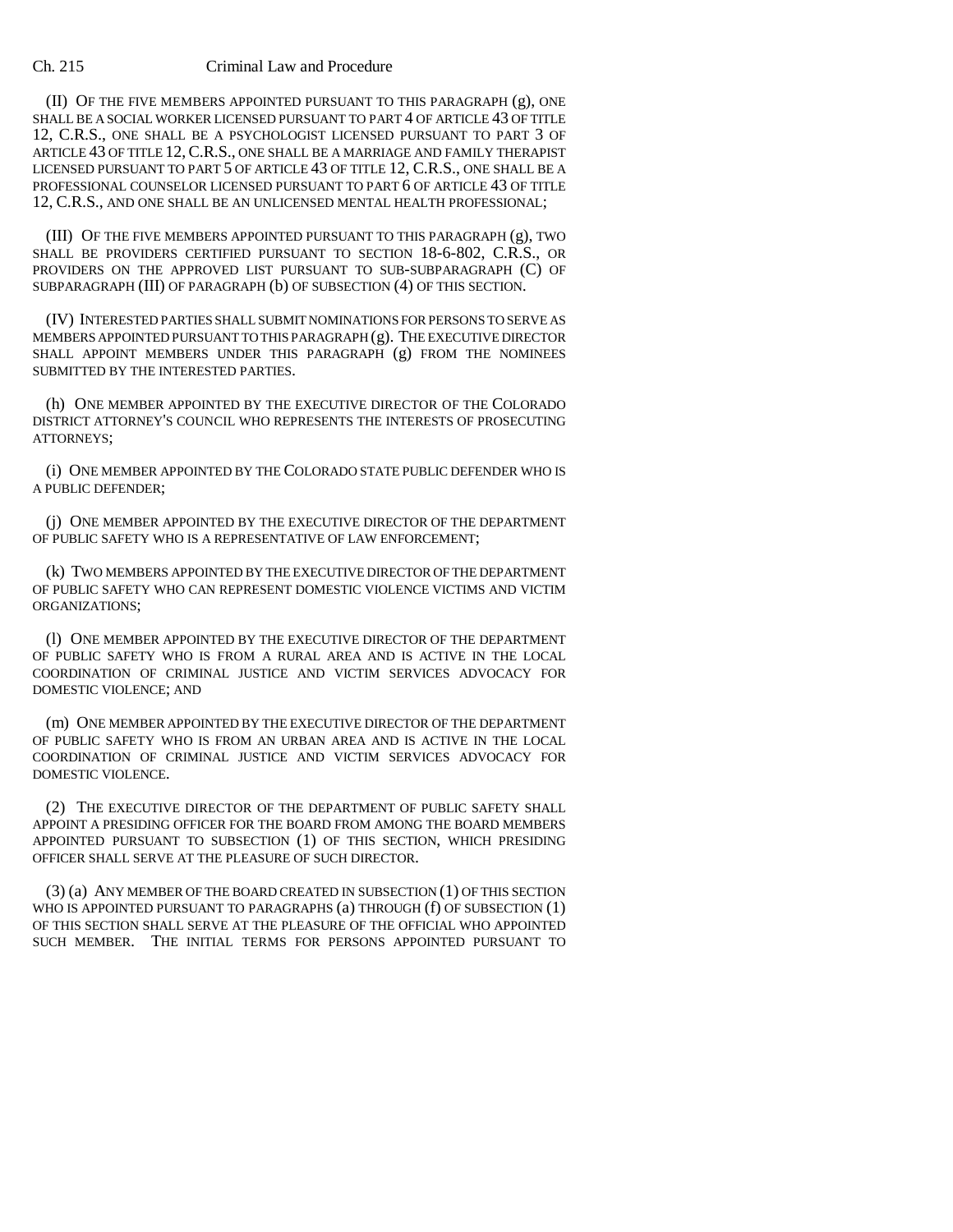PARAGRAPHS (a) AND (d) OF SUBSECTION (1) OF THIS SECTION SHALL BE TWO YEARS. THE INITIAL TERMS FOR PERSONS APPOINTED PURSUANT TO PARAGRAPHS (b) AND (e) OF SUBSECTION (1) OF THIS SECTION SHALL BE THREE YEARS. ALL OTHER TERMS INCLUDING TERMS AFTER THE INITIAL TERMS SHALL BE FOUR YEARS. SUCH MEMBERS SHALL SERVE WITHOUT ADDITIONAL COMPENSATION.

(b) ANY MEMBER OF THE BOARD CREATED IN SUBSECTION (1) OF THIS SECTION WHO IS APPOINTED PURSUANT TO PARAGRAPHS (g) TO (m) OF SUBSECTION (1) OF THIS SECTION SHALL SERVE FOR A TERM OF FOUR YEARS; EXCEPT THAT, THE INITIAL TERM OF TWO OF THE PERSONS APPOINTED PURSUANT TO PARAGRAPH (g) OF SUBSECTION (1) OF THIS SECTION AND THE PERSONS APPOINTED PURSUANT TO PARAGRAPH (k) OF SUBSECTION (1) OF THIS SECTION SHALL BE TWO YEARS AND THE INITIAL TERMS OF PERSONS APPOINTED PURSUANT TO PARAGRAPHS (h), (i), AND (j) OF SUBSECTION (1) OF THIS SECTION SHALL BE THREE YEARS. SUCH MEMBERS SHALL SERVE WITHOUT COMPENSATION.

(c) NO MEMBER SHALL SERVE MORE THAN EIGHT CONSECUTIVE YEARS.

(4) THE BOARD SHALL CARRY OUT THE FOLLOWING DUTIES:

(a) PRIOR TO JANUARY 1, 2001, THE BOARD SHALL:

(I) ADOPT THE STANDARDS DRAFTED BY THE COMMISSION APPOINTED PURSUANT TO SECTION 18-6-803, C.R.S., TO BE USED AS THE STANDARDS FOR TRANSITIONAL PURPOSES AND REVIEW;

(II) OBTAIN FROM THE LOCAL ADVISORY BOARDS ESTABLISHED PURSUANT TO SECTION 18-6-802, C.R.S., A LIST OF THE PROVIDERS WHO WERE CERTIFIED BY THE LOCAL BOARD; AND

(III) AFTER THE REVIEW OF THE MANUAL ADOPTED BY THE COMMISSION APPOINTED PURSUANT TO SECTION 18-6-803, C.R.S., DEVELOP AND PUBLISH AN APPLICATION AND REVIEW PROCESS TO DEMONSTRATE THAT THE PROVIDERS WHOSE IDENTITIES WERE RECEIVED PURSUANT TO SUBPARAGRAPH (II) OF THIS PARAGRAPH (a) ARE IN COMPLIANCE WITH THE STANDARDS ADOPTED PURSUANT TO SUBPARAGRAPH (I) OF THIS PARAGRAPH (a).

(b) PRIOR TO JANUARY 1, 2002, THE BOARD SHALL:

(I) ADOPT AND IMPLEMENT A STANDARDIZED PROCEDURE FOR THE TREATMENT EVALUATION OF DOMESTIC VIOLENCE OFFENDERS. SUCH PROCEDURE SHALL PROVIDE FOR THE EVALUATION AND RECOMMEND BEHAVIOR MANAGEMENT, MONITORING, AND TREATMENT. THE BOARD SHALL DEVELOP AND IMPLEMENT METHODS OF INTERVENTION FOR DOMESTIC VIOLENCE OFFENDERS THAT HAVE AS A PRIORITY THE PHYSICAL AND PSYCHOLOGICAL SAFETY OF VICTIMS AND POTENTIAL VICTIMS AND THAT ARE APPROPRIATE TO THE NEEDS OF THE PARTICULAR OFFENDER, SO LONG AS THERE IS NO REDUCTION IN THE LEVEL OF SAFETY OF VICTIMS AND POTENTIAL VICTIMS.

(II) ADOPT AND IMPLEMENT GUIDELINES AND STANDARDS FOR A SYSTEM OF PROGRAMS FOR THE TREATMENT OF DOMESTIC VIOLENCE OFFENDERS THAT SHALL BE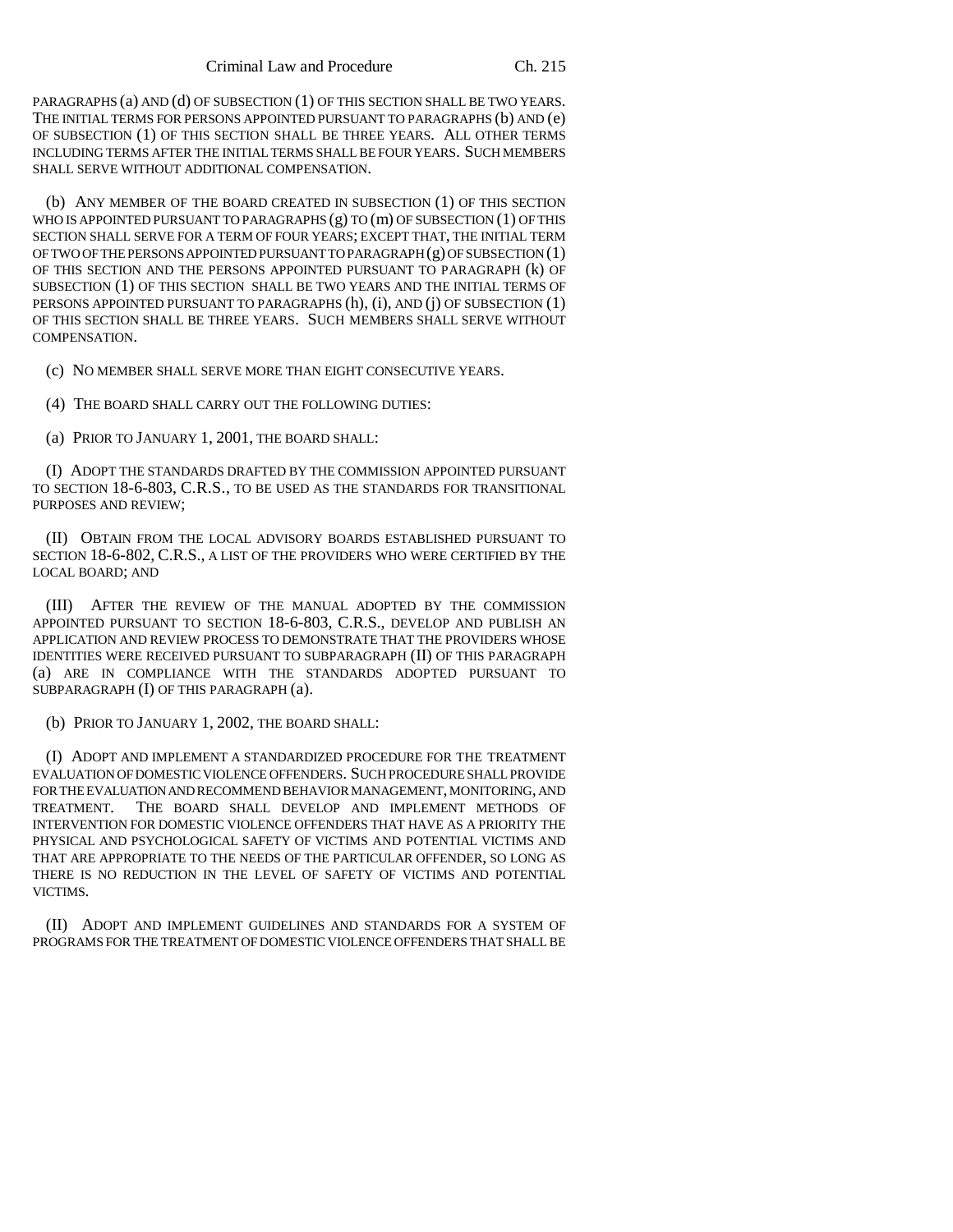#### Ch. 215 Criminal Law and Procedure

UTILIZED BY OFFENDERS WHO HAVE COMMITTED A CRIME, THE UNDERLYING FACTUAL BASIS OF WHICH HAS BEEN FOUND BY THE COURT ON THE RECORD TO INCLUDE AN ACT OF DOMESTIC VIOLENCE, AND WHO ARE PLACED ON PROBATION, PLACED ON PAROLE, OR PLACED IN COMMUNITY CORRECTIONS. THE PROGRAMS DEVELOPED PURSUANT TO THIS SUBPARAGRAPH (II) SHALL BE AS FLEXIBLE AS POSSIBLE SO THAT SUCH PROGRAMS MAY BE UTILIZED BY EACH OFFENDER TO PREVENT THE OFFENDER FROM HARMING VICTIMS AND POTENTIAL VICTIMS. THE PROGRAMS SHALL BE STRUCTURED IN SUCH A MANNER THAT THEY PROVIDE A CONTINUING MONITORING PROCESS AS WELL AS A CONTINUUM OF TREATMENT PROGRAMS FOR EACH OFFENDER AS THAT OFFENDER PROCEEDS THROUGH THE CRIMINAL JUSTICE SYSTEM AND MAY INCLUDE, BUT SHALL NOT BE LIMITED TO, GROUP COUNSELING, INDIVIDUAL COUNSELING, OUTPATIENT TREATMENT, OR TREATMENT IN A THERAPEUTIC COMMUNITY. ALSO, SUCH PROGRAMS SHALL BE DEVELOPED IN SUCH A MANNER THAT, TO THE EXTENT POSSIBLE, THE PROGRAMS MAY BE ACCESSED BY ALL OFFENDERS IN THE CRIMINAL JUSTICE SYSTEM.

(III) DEVELOP AN APPLICATION AND REVIEW PROCESS FOR TREATMENT PROVIDERS AND EVALUATORS WHO PROVIDE SERVICES TO DOMESTIC VIOLENCE OFFENDERS PURSUANT TO SUBPARAGRAPHS (I) OR (II) OF THIS PARAGRAPH (b). SUCH STANDARDS SHALL ALLOW PROVIDERS AND EVALUATORS TO DEMONSTRATE THAT THEY ARE IN COMPLIANCE WITH THE STANDARDS ADOPTED PURSUANT TO SUBPARAGRAPHS (I) AND (II) OF THIS PARAGRAPH (b). THE APPLICATION AND REVIEW PROCESS SHALL CONSIST OF THE FOLLOWING THREE PARTS:

(A) THE BOARD SHALL DEVELOP SEPARATE APPLICATION AND REVIEW PROCESSES FOR STANDARDS THAT APPLY TO THE CRIMINAL JUSTICE COMPONENT, SUCH AS CRIMINAL BACKGROUND CHECKS, FOR INDIVIDUAL TREATMENT PROVIDERS AND TREATMENT PROGRAMS. APPLICATIONS FOR THE CRIMINAL JUSTICE COMPONENTS SHALL BE SUBMITTED TO THE BOARD. APPLICATIONS SHALL INCLUDE A REQUIREMENT THAT THE TREATMENT PROVIDERS AND EVALUATORS SUBMIT A SET OF FINGERPRINTS FOR USE BY THE COLORADO BUREAU OF INVESTIGATION AND FOR TRANSMITTAL TO THE FEDERAL BUREAU OF INVESTIGATION FOR A NATIONAL CRIMINAL HISTORY CHECK. THE INFORMATION OBTAINED FROM THE STATE AND NATIONAL CRIMINAL HISTORY CHECK MAY BE USED BY THE BOARD TO DETERMINE AN APPLICANT'S ELIGIBILITY FOR PLACEMENT ON THE APPROVED PROVIDER LIST. THE BOARD SHALL BE RESPONSIBLE FOR THE IMPLEMENTATION OF THIS SUB-SUBPARAGRAPH (A) OF THE APPLICATION AND REVIEW PROCESS.

(B) THE BOARD SHALL DEVELOP AN APPLICATION AND REVIEW PROCESS FOR THE VERIFICATION OF THE QUALIFICATIONS AND CREDENTIALS OF THE TREATMENT PROVIDERS. SAID APPLICATIONS SHALL BE SUBMITTED TO THE DEPARTMENT OF REGULATORY AGENCIES, AND FORWARDED TO THE APPROPRIATE BOARD PURSUANT TO PART 2 OF ARTICLE 43 OF TITLE 12, C.R.S. THE DEPARTMENT OF REGULATORY AGENCIES SHALL BE RESPONSIBLE FOR THE IMPLEMENTATION OF THIS SUB-SUBPARAGRAPH (B) OF THE APPLICATION AND REVIEW PROCESS.

(C) AFTER THE PROCESS TO BE DEVELOPED PURSUANT TO SUB-SUBPARAGRAPHS (A) AND (B) OF THIS SUBPARAGRAPH (III) ARE ESTABLISHED AND PROVIDERS AND EVALUATORS HAVE MET THE CRITERIA OF BOTH PARTS OF THE APPLICATION AND REVIEW PROCESS, THE DEPARTMENT OF REGULATORY AGENCIES AND THE BOARD SHALL JOINTLY PUBLISH AT LEAST ANNUALLY A LIST OF APPROVED PROVIDERS. SUCH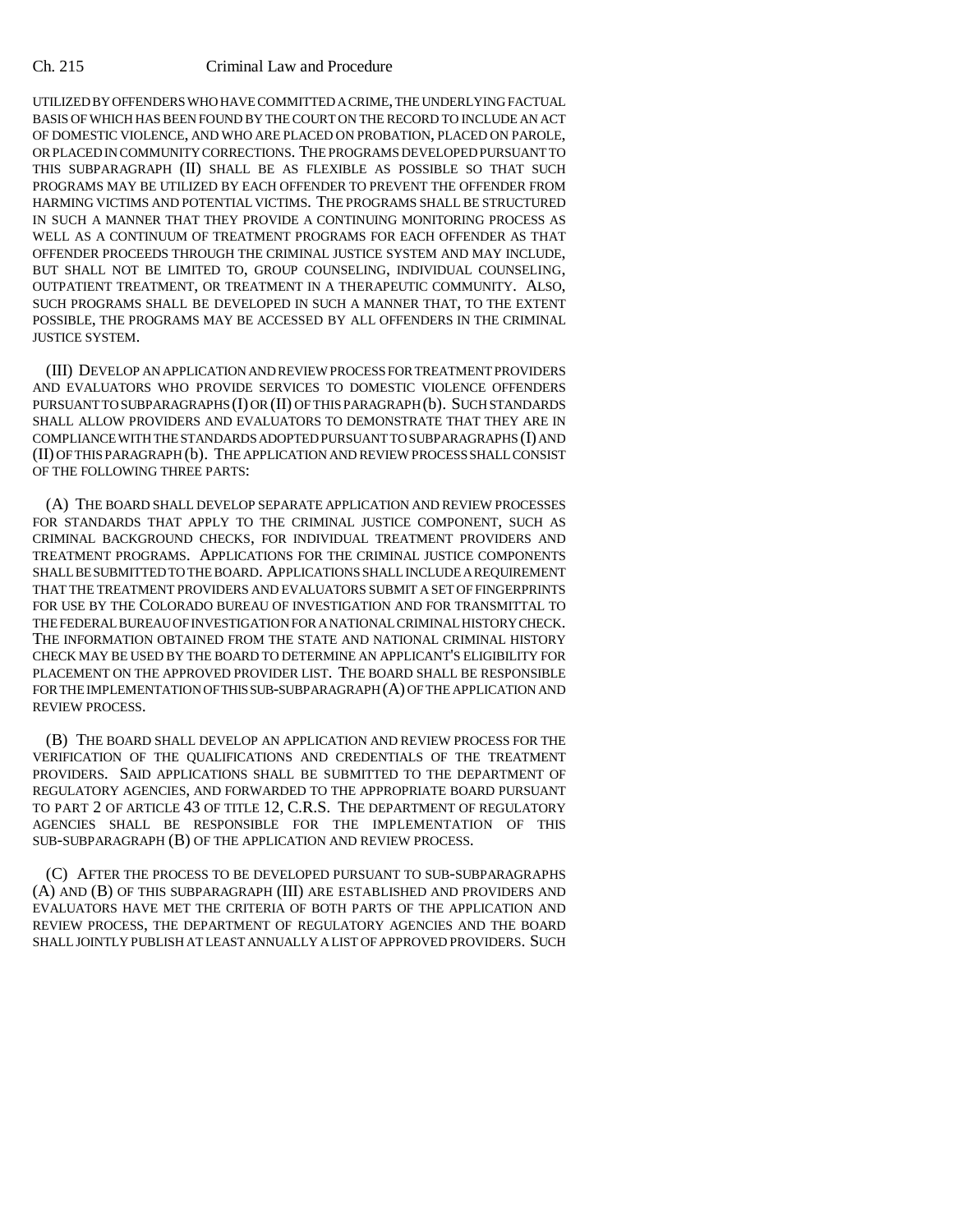LIST SHALL BE FORWARDED TO THE OFFICE OF THE STATE COURT ADMINISTRATOR, THE DEPARTMENT OF PUBLIC SAFETY, THE DEPARTMENT OF HUMAN SERVICES, AND THE DEPARTMENT OF CORRECTIONS. THE LIST OF APPROVED PROVIDERS SHALL BE JOINTLY UPDATED AND FORWARDED AS CHANGES ARE MADE.

(IV) RESEARCH AND ANALYZE THE EFFECTIVENESS OF THE TREATMENT EVALUATION AND TREATMENT PROCEDURES AND PROGRAMS DEVELOPED PURSUANT TO THIS ARTICLE. THE BOARD SHALL ALSO DEVELOP AND PRESCRIBE A SYSTEM FOR IMPLEMENTATION OF THE GUIDELINES AND STANDARDS DEVELOPED PURSUANT TO SUBPARAGRAPHS (I) AND (II) OF THIS PARAGRAPH (b) AND FOR TRACKING OFFENDERS WHO HAVE BEEN EVALUATED AND TREATED PURSUANT TO THIS ARTICLE. IN ADDITION, THE BOARD SHALL DEVELOP A SYSTEM FOR MONITORING OFFENDER BEHAVIORS AND OFFENDER ADHERENCE TO PRESCRIBED BEHAVIORAL CHANGES. THE RESULTS OF SUCH TRACKING AND BEHAVIORAL MONITORING SHALL BE A PART OF ANY ANALYSIS MADE PURSUANT TO THIS SUBPARAGRAPH (IV).

(c) AFTER THE GUIDELINES AND STANDARDS REQUIRED PURSUANT TO SUBPARAGRAPHS (I) AND (II) OF PARAGRAPH (b) OF THIS SUBSECTION (4) ARE ADOPTED, THE BOARD SHALL REFER ANY COMPLAINTS OR GRIEVANCES AGAINST DOMESTIC VIOLENCE OFFENDER TREATMENT PROVIDERS TO THE DEPARTMENT OF REGULATORY AGENCIES FOR RESOLUTION. NOTWITHSTANDING ANY OTHER LAW OR ADMINISTRATIVE RULE, THE RESOLUTION OF ANY COMPLAINT OR GRIEVANCE REFERRED BY THE BOARD PURSUANT TO THIS PARAGRAPH (c) SHALL BE BASED ON SUCH STANDARDS. ALL COMPLAINTS AND GRIEVANCES SHALL BE REVIEWED BY THE APPROPRIATE BOARD PURSUANT TO PART 2 OF ARTICLE 43 OF TITLE 12,C.R.S., WHOSE DECISION SHALL BE BASED ON ACCEPTED COMMUNITY STANDARDS AS DESCRIBED IN SUBPARAGRAPHS (I) AND (II) OF PARAGRAPH (b) OF THIS SUBSECTION (4) AND THE PROHIBITED ACTIVITIES AS DEFINED IN SECTION 12-43-222 (1), C.R.S. THE DEPARTMENT OF REGULATORY AGENCIES SHALL PROVIDE NOTICE OF THE DISCIPLINARY ACTION TO THE BOARD.

(5) THE BOARD AND THE INDIVIDUAL MEMBERS THEREOF SHALL BE IMMUNE FROM ANY LIABILITY, WHETHER CIVIL OR CRIMINAL, FOR THE GOOD FAITH PERFORMANCE OF THE DUTIES OF THE BOARD AS SPECIFIED IN THIS SECTION.

(6) ON OR BEFORE JANUARY 15, 2003, THE BOARD AND THE DEPARTMENTS OF PUBLIC SAFETY AND REGULATORY AGENCIES SHALL REPORT TO THE JUDICIARY COMMITTEES OF THE SENATE AND HOUSE OF REPRESENTATIVES ON ALL ASPECTS OF THE IMPLEMENTATION OF THIS ARTICLE.

(7) (a) THIS SECTION IS REPEALED, EFFECTIVE JULY 1, 2008.

(b) PRIOR TO SAID REPEAL, THE DOMESTIC VIOLENCE OFFENDER MANAGEMENT BOARD APPOINTED PURSUANT TO THIS SECTION SHALL BE REVIEWED AS PROVIDED FOR IN SECTION 24-34-104, C.R.S.

**16-11.8-104. Domestic violence offender treatment - contracts with providers.** ON AND AFTER JANUARY 1, 2001, THE DEPARTMENT OF CORRECTIONS, THE JUDICIAL DEPARTMENT, THE DIVISION OF CRIMINAL JUSTICE WITHIN THE DEPARTMENT OF PUBLIC SAFETY, OR THE DEPARTMENT OF HUMAN SERVICES SHALL NOT EMPLOY OR CONTRACT WITH AND SHALL NOT ALLOW A DOMESTIC VIOLENCE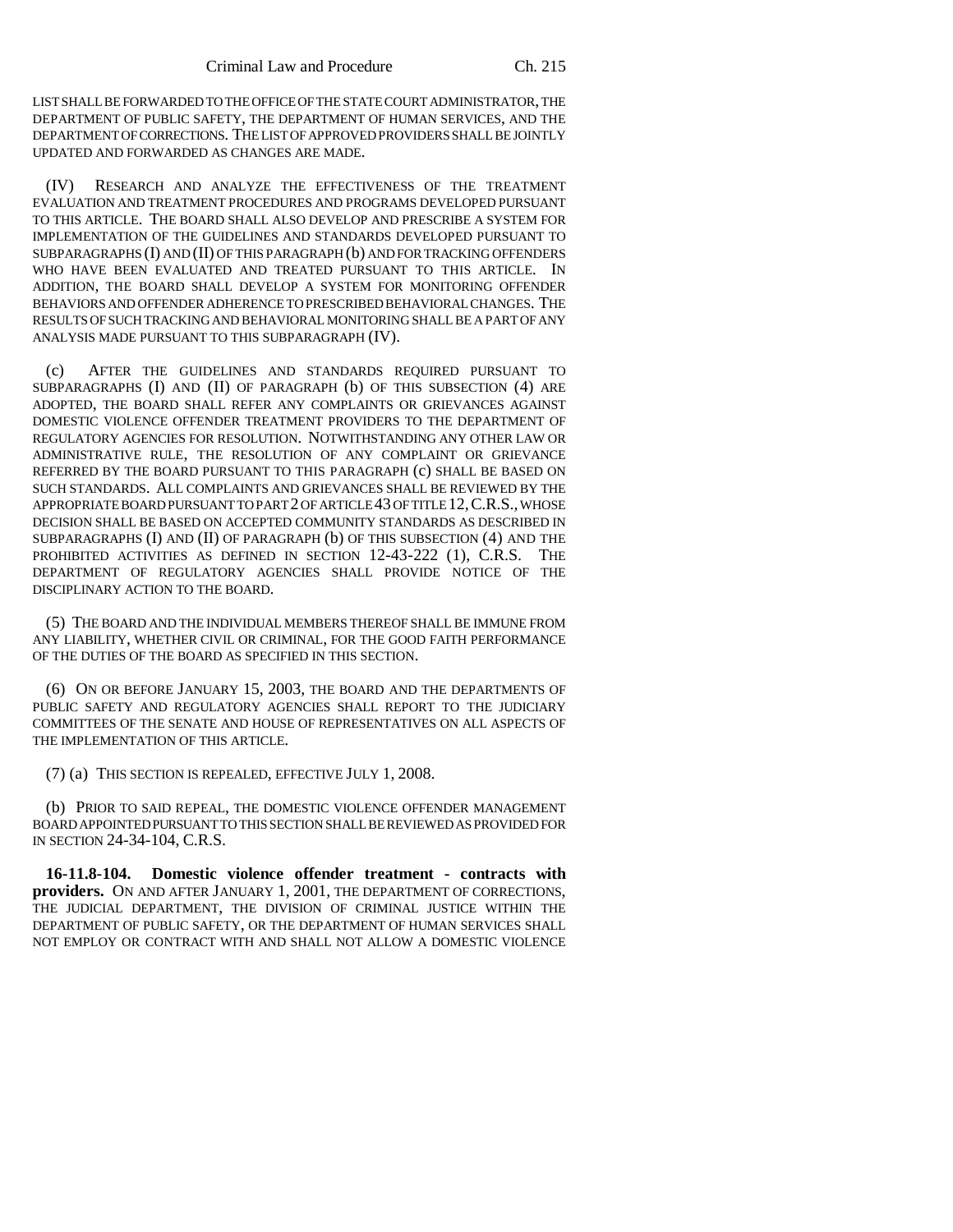OFFENDER TO EMPLOY OR CONTRACT WITH ANY INDIVIDUAL OR ENTITY TO PROVIDE DOMESTIC VIOLENCE OFFENDER TREATMENT EVALUATION OR TREATMENT SERVICES PURSUANT TO THIS ARTICLE UNLESS THE INDIVIDUAL OR ENTITY APPEARS ON THE APPROVED LIST DEVELOPED PURSUANT TO SECTION 16-11.8-103 (4).

**SECTION 2.** 18-6-801 (1) (a) and (1) (b), Colorado Revised Statutes, are amended to read:

**18-6-801. Domestic violence - sentencing.** (1) (a) In addition to any sentence which THAT is imposed upon a person for violation of any criminal law under this title, any person who is convicted of any crime, the underlying factual basis of which has been found by the court on the record to include an act of domestic violence, as defined in section 18-6-800.3 (1), or any crime against property, whether or not such crime is a felony, when such crime is used as a method of coercion, control, punishment, intimidation, or revenge directed against a person with whom the actor is or has been involved in an intimate relationship, shall be ordered to complete a treatment program which is certified in accordance with section 18-6-802 AND A TREATMENT EVALUATION THAT CONFORM WITH THE STANDARDS ADOPTED BY THE DOMESTIC VIOLENCE MANAGEMENT TREATMENT BOARD AS REQUIRED BY SECTION 16-11.8-104, C.R.S. If an intake evaluation conducted by a certified APPROVED treatment program provider discloses that sentencing to a treatment program would be inappropriate, the person shall be referred back to the court for alternative disposition.

(b) The court may order  $\theta$  and A TREATMENT evaluation to be conducted prior to sentencing if an A TREATMENT evaluation would assist the court in determining an appropriate sentence. The person ordered to undergo such evaluation shall be required to pay the cost of the TREATMENT evaluation. If such TREATMENT evaluation recommends treatment, and if the court so finds, the person shall be ordered to complete a treatment program which is certified in accordance with section 18-6-802 THAT CONFORMS WITH THE STANDARDS ADOPTED BY THE DOMESTIC VIOLENCE MANAGEMENT BOARD AS REQUIRED BY SECTION 16-11.8-104, C.R.S.

**SECTION 3.** 18-6-802, Colorado Revised Statutes, is amended BY THE ADDITION OF A NEW SUBSECTION to read:

**18-6-802. Domestic violence - local board - treatment programs - liability immunity-repeal.** (4) THIS SECTION IS REPEALED, EFFECTIVE JANUARY 1, 2001.

**SECTION 4.** 18-6-803 (1), Colorado Revised Statutes, is amended, and the said section 18-6-803 is further amended BY THE ADDITION OF A NEW SUBSECTION, to read:

**18-6-803. Commission - manual of standards for treatment of domestic violence perpetrators.** (1) The chief justice of the supreme court or his THE CHIEF JUSTICE'S designee shall appoint a commission which THAT shall draft a manual of standards for treatment of domestic violence perpetrators to be used as provided in section 18-6-802 and which manual shall be made available to local boards appointed pursuant to said section. 16-11.8-103, C.R.S.

(5) THIS SECTION IS REPEALED, EFFECTIVE JANUARY 1, 2001.